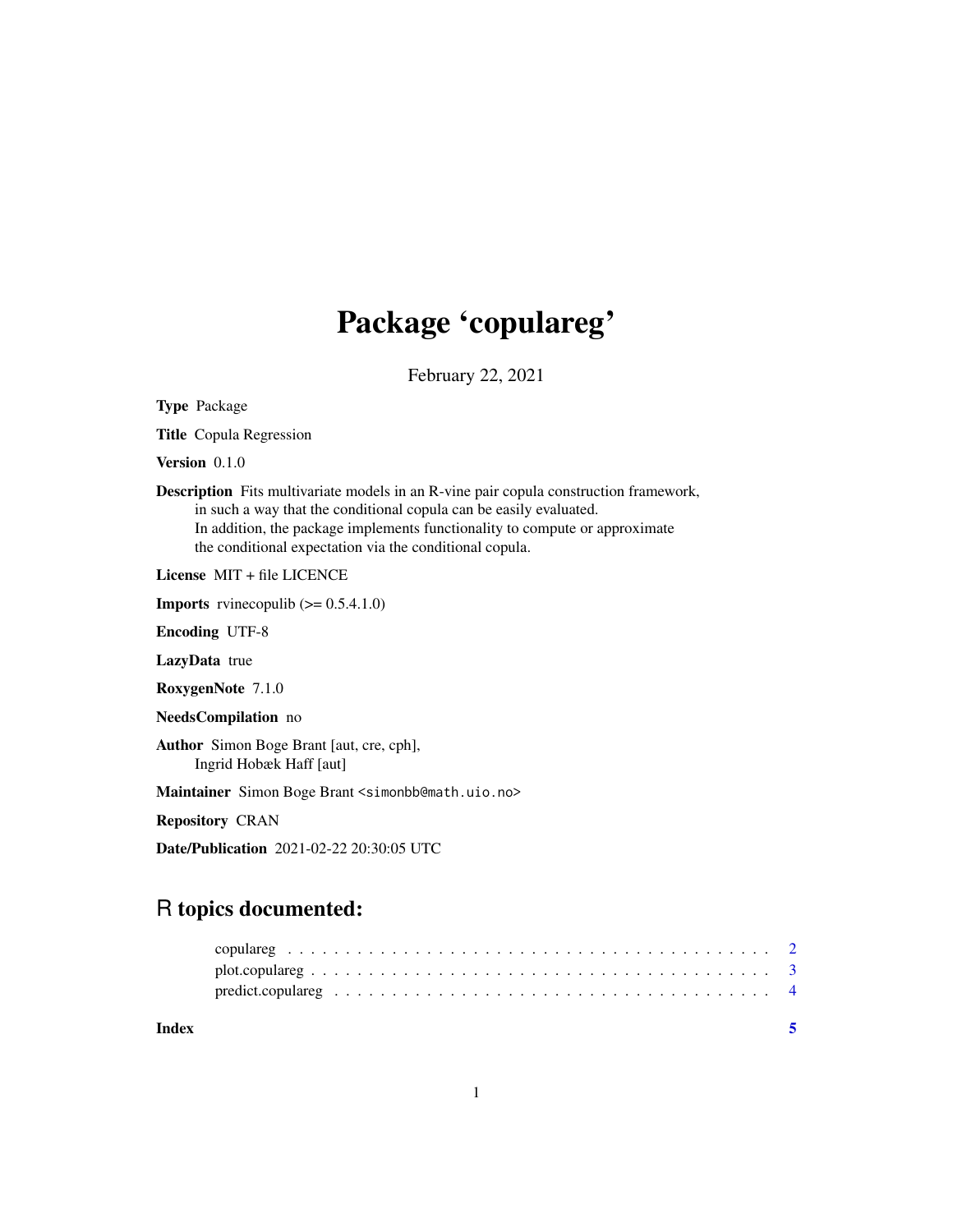<span id="page-1-0"></span>copulareg *copulareg*

#### Description

This function fits joint distributions with an R-vine pair copula structure, that is constructed in a specific way so that the conditional density and distribution of the variable y can be computed explicitly.

#### Usage

```
copulareg.default(
 y,
  x,
  var_type_y,
  var_type_x,
  family_set = c("gaussian", "clayton", "gumbel"),
  extra_x = NULL,extra_y = NULL)
```
#### Arguments

| $\mathbf{y}$ | A vector of n observations of the (univariate) outcome variable y                                                                                                                                         |
|--------------|-----------------------------------------------------------------------------------------------------------------------------------------------------------------------------------------------------------|
| $\times$     | $A$ (n x p) matrix of n observations of p covariates                                                                                                                                                      |
| var_type_y   | A character that has to be specified as "d" or "c" to indicate whether y is discrete<br>or continuous, respectively.                                                                                      |
| var_type_x   | A vector of p characters that have to take the value "c" or "d" to indicate whether<br>each margin of the covariates is discrete or continuous.                                                           |
| family_set   | A vector of strings that specifies the set of pair-copula families that the fitting<br>algorithm chooses from. For an overview of which values that can be specified,<br>see the documentation for bicop. |
| $extra_x$    | Optional extra values of x to use for estimating the margins of the covariates.                                                                                                                           |
| extra_v      | Optional extra values of y to use to estimate the margin of y.                                                                                                                                            |

#### Value

An object of the class 'copulareg', which contains an object of the class 'vinecop', see rvinecopulib::vinecop, an enviroment that stores the transformed variables at each level of the pair copula for the training data, the marginal distributions of the covariates, the marginal distribution of the response, and the y-training values.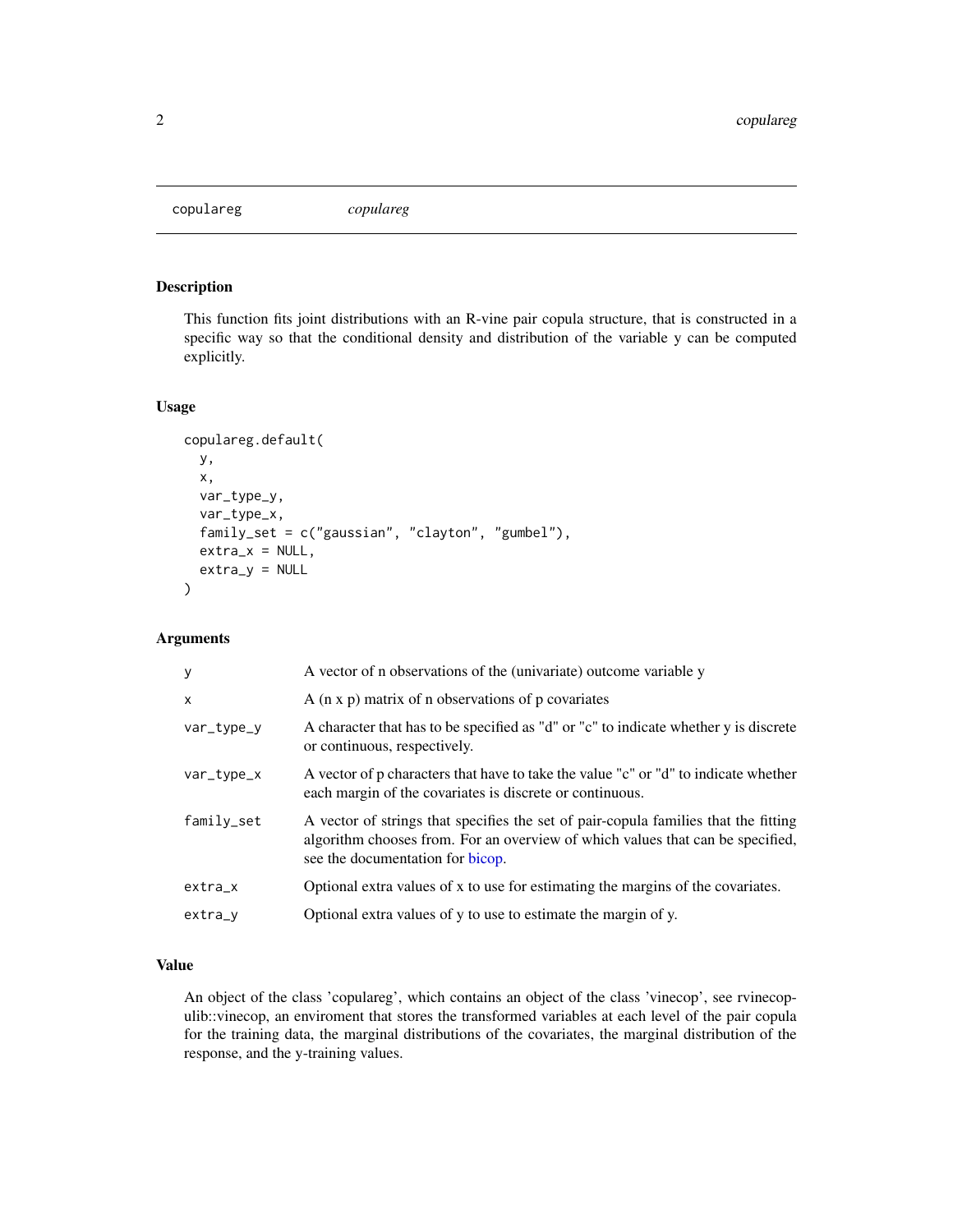#### <span id="page-2-0"></span>plot.copulareg 3

#### Examples

```
# Compile some test data
data('ChickWeight')
set.seed(10)
tr <- sample(c(TRUE, FALSE), nrow(ChickWeight), TRUE, c(0.7, 0.3))
y_tr <- ChickWeight$weight[tr]
y_te <- ChickWeight$weight[!tr]
x_tr <- apply(ChickWeight[tr, -1], 2, as.numeric)
x_te <- apply(ChickWeight[!tr, -1], 2, as.numeric)
var_type_x <- apply(x_tr, 2,
                    function(x) if(length(unique(x)) < 10) "d" else "c")
# Fit model to training data
md <- copulareg::copulareg(y_tr, x_tr, "c", var_type_x)
# Predict for a new data matrix
pred \leq predict(md, new_x = x_te)
# Plot residuals for test data against covariates
plot(data.frame(residual = y_te - pred, x_te))# Plot residuals against fitted
plot(md)
# Plot prediction error against predicted values
plot(md, new_x=x_te, new_y=y_te)
```
plot.copulareg *predict*

#### Description

Plot the residuals against the fitted values for a copulareg object, or predicted values against the prediction error

#### Usage

## S3 method for class 'copulareg'  $plot(x, new_x = NULL, new_y = NULL, ...)$ 

#### Arguments

| x         | Model fit as returned by copulareg                                                                                                                                 |
|-----------|--------------------------------------------------------------------------------------------------------------------------------------------------------------------|
| $new_x$   | optional matrix of covariate values to compute the predicted values of the out-<br>come for. If not specified, the fitted values for the training sample are used. |
| $new_v$   | Optional vector if the plot should show predicted values and prediction error.                                                                                     |
| $\ddotsc$ | additional parameters to plot.                                                                                                                                     |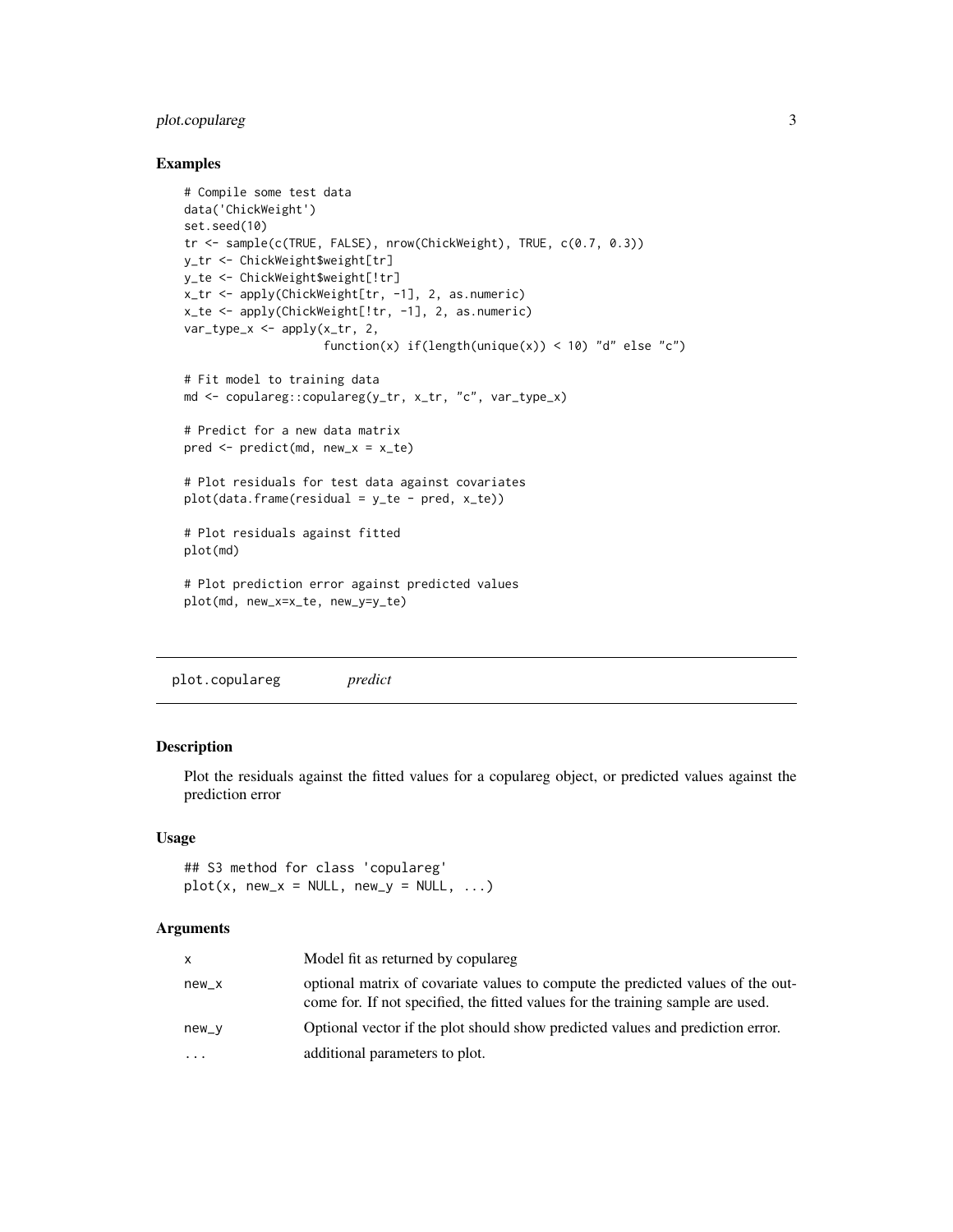#### <span id="page-3-0"></span>Value

No return value, called to produce plot.

predict.copulareg *predict*

#### Description

Computes predictions based on a fitted copulareg model.

#### Usage

```
## S3 method for class 'copulareg'
predict(object, new_x = NULL, eps = 0.01, cont_method = "Localmedian", ...)
```
#### Arguments

| object      | Model fit as returned by copulareg                                                                                                                                                                                                                                                                                                                                                                                                                                                                                                                            |
|-------------|---------------------------------------------------------------------------------------------------------------------------------------------------------------------------------------------------------------------------------------------------------------------------------------------------------------------------------------------------------------------------------------------------------------------------------------------------------------------------------------------------------------------------------------------------------------|
| $new_x$     | optional matrix of covariate values to compute the predicted values of the out-<br>come for. If not specified, the predicted values for the training sample is re-<br>turned.                                                                                                                                                                                                                                                                                                                                                                                 |
| eps         | Interval between each interpolation point when integrating to evaluate the pre-<br>dicted value of y, in the case where y is continuous. If y is discrete this parameter<br>is ignored.                                                                                                                                                                                                                                                                                                                                                                       |
| cont_method | Specifies the method used to compute the expected values. Can be specified as<br>'Localmedian' or 'Trapezoidalsury'. The first method divides the range of the<br>observed values of y into subintervals according to the argument 'eps', where the<br>sub-integral is approximated as the measure of the interval weighted by the local<br>median on the interval. The second method computes the integral by integrating<br>the survival function using the trapezoidal rule, by transforming the outcome<br>into a positive variable by adding a constant. |
|             | unused.                                                                                                                                                                                                                                                                                                                                                                                                                                                                                                                                                       |

#### Value

A vector of predicted y-values for each row of new\_x, or for the training data if new\_x is not supplied.